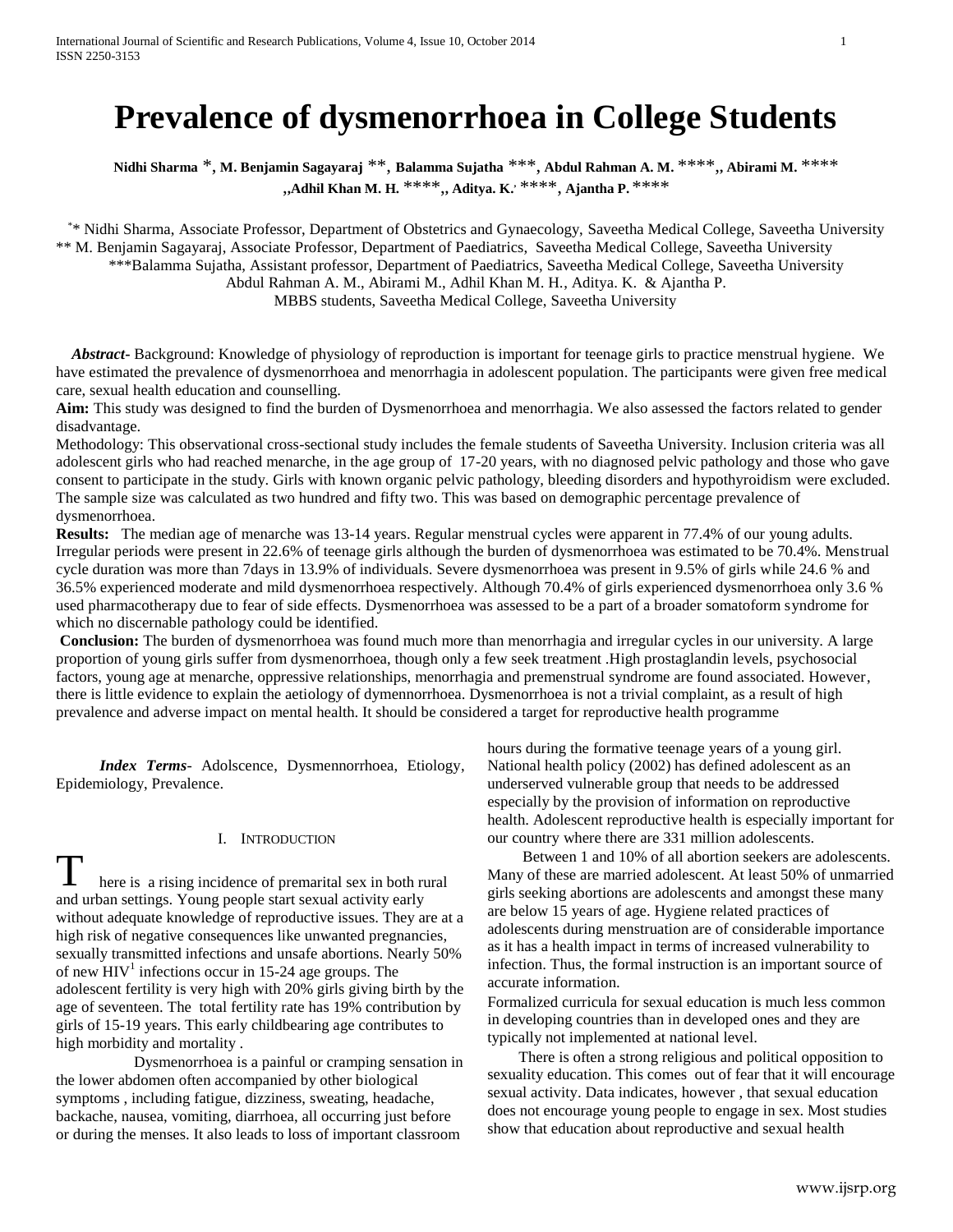contribute to postponement of sexual activity and to the use of contraceptives among sexually active teens. The aims of the present study were

.

- a) To assess the knowledge of reproductive health behaviour in the adolescent population in urban and rural areas
- b) To investigate the attitude of reproductive health behaviour among the adolescent girls
- c) To assess the knowledge on menstrual hygiene practise among the adolescent girls
- d) To estimate the prevalence of dysmenorrhoea in adolescent girls To assess the use of drugs for dysmenorrhoea

#### II. BACKGROUND

 Population projections by the registrar general of India state that there are 331 million young people in the age group of 10 to 24 years whose need for sexual and reproductive health information and services remain high(1). The Family welfare department, Government of India has introduced a strong adolescent reproductive and sexual service delivery component through the RCH II programme and the National Rural Health Mission (NRHM). UNFPA has introduced Family life education in school curricula in 79 countries over past three decades, with technical assistance from UNESCO.

 The National AIDS Control Organization (NACO) has introduced a family health education for the adolescent girls. Adolescent Friendly Health Services are going to be set up in District Hospitals, to deliver Adolescent Reproductive and Sexual Health measures on a standard laid down by World Health Organisation. In a 2009 report ,Human rights Watch found that 1 out of 70 girls who reach reproductive age die of pregnancy, child birth, or unsafe abortion in comparison to 1 in 7300 in developed countries. The National statistics shows the importance and need for concentrating and delivering Adolescent reproductive and Sexual Health services in our country. Adolescent sexual activity is generally impulsive and unplanned initiated without adequate knowledge of sexual and reproductive issues and seldom with a practice of safe sex .More than 50% of new cases of HIV /AIDS are in the age group 13-19 years.

UNICEF has recommended 45 kg and 145 cm as the minimal prepregnancy weight and height of girls. Pre pregnancy weight and height are now well recognized important determinants of

birth weight of future progeny. One iron tablet per day is recommended to prevent anaemia in menstruating young girls.

 Especially in the present era, when adolescents are increasingly at a risk of STDs and AIDS, it is crucial that governments, educators, parents and community leaders recognize the reality and risks of premarital sexual activity among young people. It is imperative to work together to provide the sexual education to young people who need protection. Sexual education will not only warn teenage population against AIDS/HIV but also encourage young people to plan their impulsive sexual behaviour.

 There is an increased demand of reproductive and sexual health programmes for young people. However, little scientific based evidence exists about knowledge of reproductive anatomy and physiology in teenagers.

The approaches which will be effective in shaping healthy sexual behaviors need to be studied.

 Health professionals have an important role in ensuring that the adolescents learn the correct information related to the consequences of unhealthy sexual behavior and lifestyle. We should encourage parents to be role models to reinforce good menstrual hygiene and sexual health in young girls through the Parent –Adolescent Relationship Education (PARE) programme (2).

The Sexual and Reproductive Health problems among unmarried adolescent girls are increasing. Early marriages, premarital sexual activity, unmarried adolescent pregnancy, unsafe abortions and menstrual problems are rampant in young girls (3). The adolescent girls are unaware of the dangers these problems and they do not adequate knowledge about sexual and reproductive health.

#### III. MATERIALS AND METHODS

 We articulated the research work with ideas gathered in above steps by studying the prevalence in our institute:

#### *Types of dysmennorrhoea*

 Dysmenorrhoea may be categorized into two distinct types: primary and secondary. Primary dysmenorrhoea is defined as painful menses in women with normal pelvic anatomy, usually beginning during adolescence. Primary dysmenorrhoea is seen only in ovulatory cycles usually developing within 6 to 12 months after menarche with no pathology or organic basis. The pain of primary dysmenorrhoea and the associated symptoms are due to high serum prostaglandin levels. Prostaglandins start accumulating in the endo-myometrium a few days before menstruation starts. The levels of prostaglandin F2 alpha ,Vasopressin and Leukotriene concentrations have been found to be higher in women with severe menstrual pain as compared to women who experience no or little menstrual pain.

Secondary dysmenorrhoea is a menstrual pain, associated with underlying pathology, and its onset may be years after menarche. It may be caused by a dozen or so disorders as endometriosis, pelvic inflammatory disease, intrauterine devices, infertility, ovarian cysts, adenomyosis, uterine myomas or polyps, intra uterine adhesions or cervical stenosis.

#### *Premenstrual syndrome*

Premenstrual syndrome is a recurrent variable, somatic, psychological and emotional symptom that develops 7 to 14 days prior to the first day of menstrual period in women who are mostly aged 20-30 years. Over 150 different symptoms have been linked to premenstrual syndrome but the most common ones are bloating, breast pain, cyclical weight gain, fatigue, headache, aggressiveness, depression, irritability and inability to concentrate. . The symptoms in premenstrual syndrome are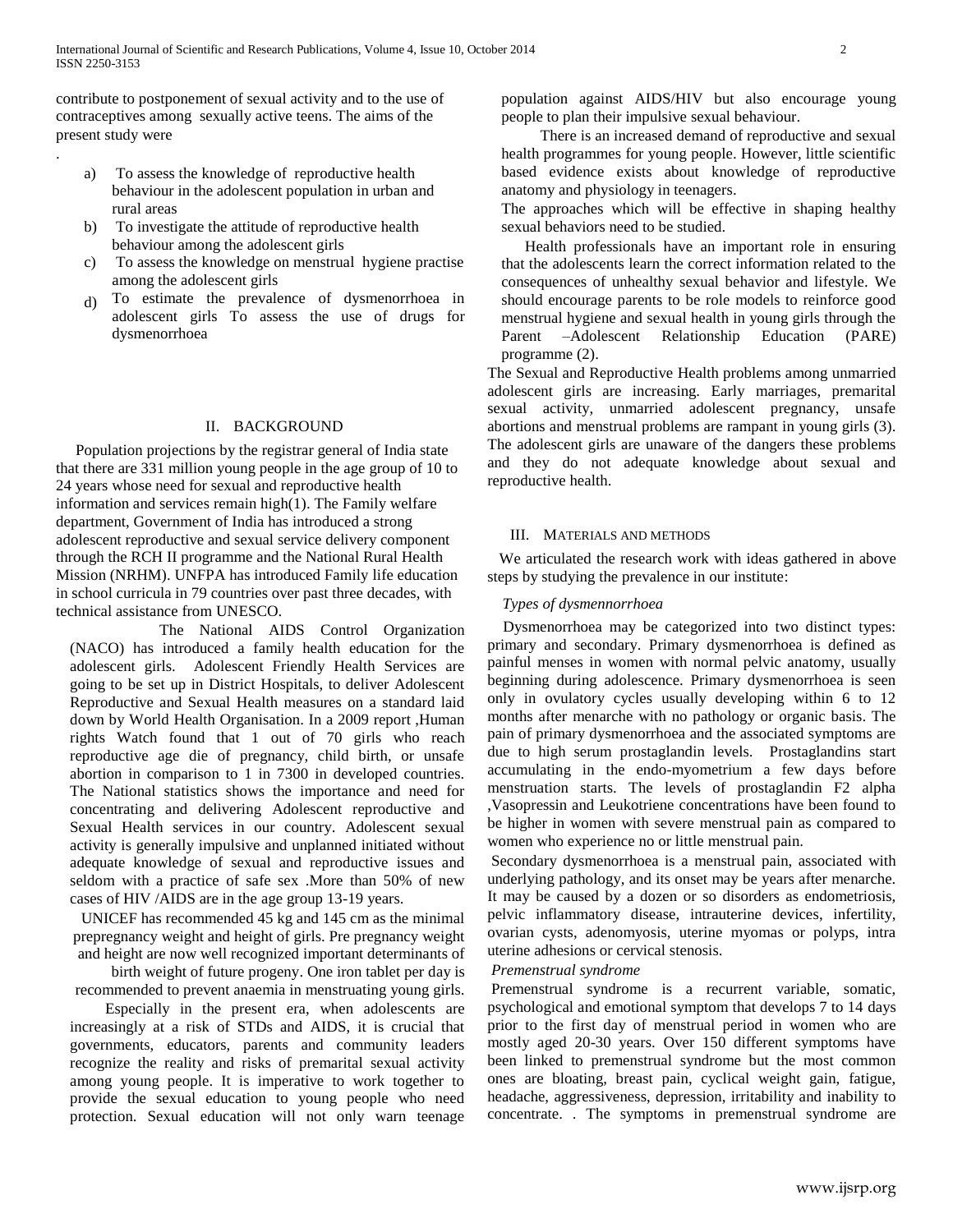thought to be due to variation in ovarian sex steroids and low circulating serotonin levels.

Both Primary dysmenorrhoea and Premenstrual Syndrome have no organic basis but the patho-physiology of each is different.

## *Drug therapy for dysmenorrhoea*

Non –steroidal anti-inflammatory drugs, which inhibit the synthesis of prostaglandins, are highly effective in treating primary dysmenorrhoea, especially when they are started before the onset of menses and continued through the day 2. Emotional and behavioral problems may exacerbate menstrual cycle problems and dysmenorrhoea. Furthermore,dysmenorrhoea is a common cause of sickness absenteeism from both classes and work by the female student community. The aim of the present study was to evaluate the prevalence of dysmenorrhoea, knowledge of menstrual hygiene and use of drugs for pain relief This observational cross-sectional study includes the female students of Saveetha University. Inclusion criteria was all adolescent girls who had reached menarche, in the age group of 17-20 years, with no diagnosed pelvic pathology and those who gave consent to participate in the study. Girls with known organic pelvic pathology, bleeding disorders and hypothyroidism were excluded. The sample size was calculated as two hundred and fifty two. This was based on demographic percentage prevalence of dysmenorrhoea.

## *Assumptions*

- 1. There is dismal lack of knowledge about menstrual hygiene practises in adolescent population.
- 2. Adolescent girls do not have adequate knowledge about reproductive health behaviour
- 3. Mother lacks knowledge and is embarrassed to talk about reproductive health behaviour
- 4. Knowledge of menstrual physiology and hygiene practise will prevent reproductive tract infections and help in diagnosing adolescent anaemia.

## *Ethical Considerations*

The study proposal received ethical approval (Appendix 1) from the ethical committee of the Saveetha University .There were no risks and no invasive tests involved the subjects. Confidentiality was maintained and informed written consent was obtained (Appendix 2).

## *Study design*

An exploratory cross-sectional study was undertaken to analyze knowledge of reproductive anatomy and physiology in college students' Sample size was calculated using the formula  $Z^2$ . (P).  $(1-P)/C<sup>2</sup>$  with confidence interval of 95%. A written informed consent was obtained from 252 subjects after a brief explanation about the study. The self administered questionnaire (Appendix 3) was given to all .They students were asked to complete the questionnaire in the presence of a member of research team. All students were told that participation in the study is strictly voluntary, and the data collected will not be used for anything except for the research study. The duration of completing the questionnaire was estimated to be 35-40 minutes per subject.

In the first part of the questionnaire, students were asked to state their socio-demographic and medical characteristics, menstrual characteristics and dysmenorrheal status and habits. The second part of the questionnaire includes visual analogue scale (VAS) questions and Multidimensional Scoring system (MSS) to assess the severity of dysmenorrhoea. The research setting was University campus and the project lasted for six months from June 2013 till November 2013.

*Multi dimensional Scoring system (MSS)*

Grading of pain

Grade 0: Menstruation is not painful and daily activities are not affected.

Grade 1(mild): Menstruation is painful but seldom inhibits normal activity. Pain killers are rarely required.

Grade 2 (moderate): Menstruation is moderately painful and it affects daily activities. Pain killers are required; however they give sufficient relief so that absence from class is unusual.

Grade 3(severe): Menstruation is extremely painful and associated with vegetative symptoms (headache, fatigue, vomiting and diarrhea).Daily activities are clearly inhibited

.Pain killers provide no relief.

*Observations*

 Two hundred fifty two cases were studied. The median age at menarche was found to be 13-14 years (Table 1) .Seventy seven (77.4%) percent of students had regular menstrual cycles. The remaining (22.6%) had irregular periods (Table 2)

Table 1: Median age of menarche in subjects is 13-14 years

| Age at menarche | Percentage |
|-----------------|------------|
| $\leq$ 12 years | 47         |
| $13-14$ years   | 69.8       |
| $\geq$ 14 years | 11.5       |
| Total           | 100        |

Table 2: The total prevalence of dysmenorrhoea is 70.4%. Severe dysmenorrhoea is experienced by ten percent (9.5%) of subjects

| Menstrual pain | Prevalence percentage |
|----------------|-----------------------|
| Mild           | 36.5                  |
| Moderate       | 24.6                  |
| Severe         | 9.5                   |
| No pain        | 29.4                  |

Table 3: Regular cycles were present in 77.4 % of subjects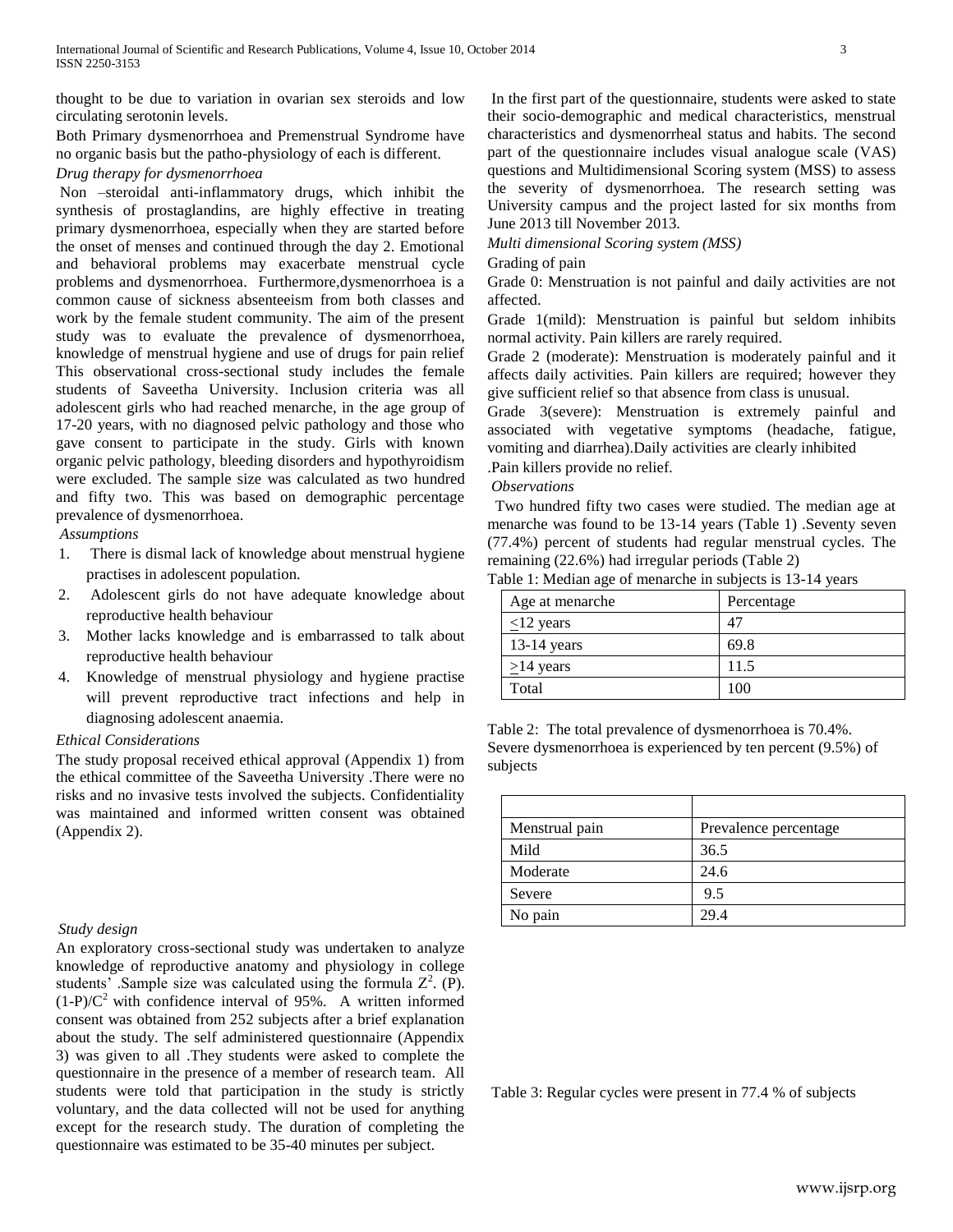| Menstrual regularity | Percentage |
|----------------------|------------|
| Regular              | 77.4       |
| Irregular            | 22.6       |
| Total                | 100        |

Table 4: Duration of menstrual flow was more than six days in 13.9% percentage of subjects

.

| Menstrual bleeding | Percentage |
|--------------------|------------|
| $\leq 6$ days      | 86.1       |
| $>7$ days          | 13.9       |
| Total              | 100        |

Table 5: NSAID usage for pain relief was limited only 3.6% of subjects

| Use of drugs   | Population percentage |  |  |
|----------------|-----------------------|--|--|
| Yes            | 3.6                   |  |  |
| N <sub>0</sub> | 96.4                  |  |  |

Menstrual flow lasted for more than six days in 13.9% of students (Table 3). Twenty nine percent (29.4%) of students experienced painless menstrual cycles .Thirty seven percent (36.5%) had mild pain which did not affect daily class room attendance. Twenty five percent (24.6%) had moderate pain. Ten percent of students (9.6%) suffered severe dysmenorrhea leading to loss of class hours (Table 4). The total prevalence of dysmenorrhoea was found to be 70.6%. Despite a 70.6 % prevalence of dysmenorrhoea only 3.6 % of students used Non steroidal anti-inflammatory drugs (NSAIDS) to alleviate pain (Table 5). The percentage prevalence of dysmennorroea in various strata of the menarche age was also evaluated. (Table 6).

| Table 6: Dysmenorrhoea prevalence with age of menarche |  |  |
|--------------------------------------------------------|--|--|
|                                                        |  |  |

| Age at    | No pain | Mild  | Moderate | Severe         | Total |
|-----------|---------|-------|----------|----------------|-------|
| menarche  |         |       |          |                |       |
| $\leq12$  | 4.8     | 7.1   | 4.8      | $\overline{2}$ | 18.7% |
| years     |         |       |          |                |       |
| $13 - 14$ | 22.2    | 26.2  | 16.7     | 4.8            | 69.8% |
| years     |         |       |          |                |       |
| $\geq$ 15 | 2.4     | 3.2   | 3.2      | 2.8            | 11.5% |
| years     |         |       |          |                |       |
| Total     | 29.4%   | 36.5% | 24.6%    | 9.5%           | 100   |
|           |         |       |          |                |       |
|           |         |       |          |                |       |

#### IV. DISCUSSION

 The most common menstrual disorder in adolescent girls is dysmenorrhoea scoring over vaginal discharge or low abdominal pain. In our population of women aged 17-20 years, we found a high prevalence rate of dysmenorrhoea .This was reported by about 70.6% of our subjects. Moderate and severe intensity dysmenorrhoea was reported by thirty four percentages of patients. A number of studies have determined the prevalence of dysmenorrhoea with estimates ranging from 20-90% depending on the measurement tool used (4, 5). In this study the prevalence of dysmenorrhoea was found to be 70.6s vs. 74.4% by a survey of teenagers in Ghana (6), and 72% from Nigeria (7, 8). In a large study in Goa 73.6% of women report restrictions in their daily activities during the menstrual period although dysmenorrhoea was present in 54.6 % of women and menorrhagia only in 9.7 %( 9). In our study 13.6 % of teenager had menorrhagia .We propose a conceptual framework based on our study (Figure 1).



 Figure 1: Conceptual Framework of Psycho-somatisation (social determinants resulting in dysmennorrhoea and menorrhagia)

Given the magnitude of problem it becomes imperative that we rise to the growing needs of our adolescent girls. This symptom should form an important target in our reproductive health programmes

The main limitation of our study is that we did not collect data on the possible causative factors of dysmenorrhoea, i.e. the prostaglandins .On the other hand our study being observational received full participation and consent and is well representative and generalisable. Other studies for investigating the cause may result in high dropout rates and selection bias. Since our study is a cross-sectional survey we cannot make definitive interpretitions

#### **APPENDIX**

APPENDIX 1: ETHICAL APPROVAL

**1.** This project is to be undertaken as a Part of previously approved program grant, Grant Number, project title and Director. No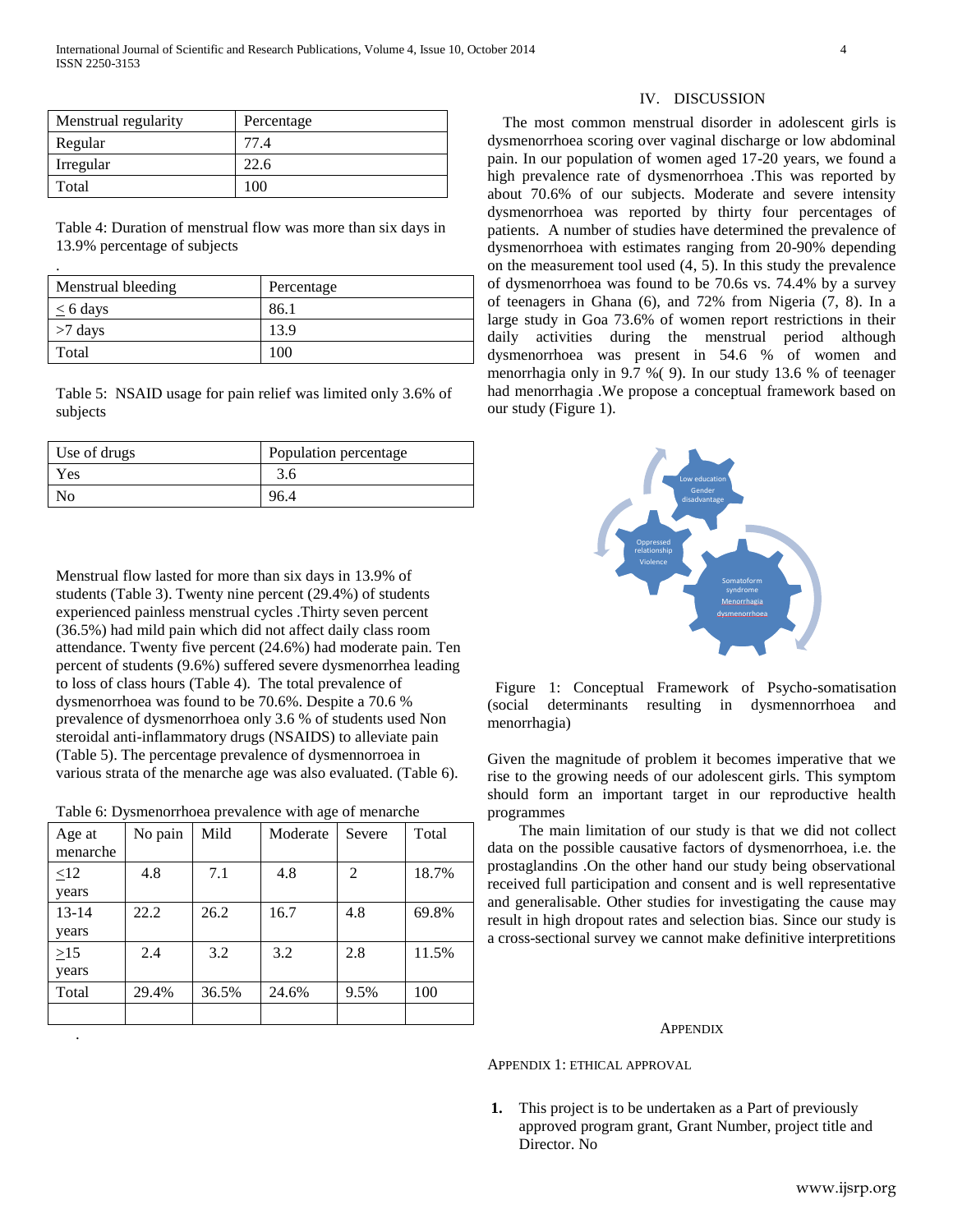- 2. Does the project involve the administration of personality tests, inventory, or questionnaire? If YES, (provide the name of the standard tests or 3 copies of the proposed tests) No
- 3. Does the project involve the use / drawing of human blood products, tissue or body fluids? No
- 4. Does the project involve administration of Ionizing Radiation to subjects for other than Clinical purpose? No
- 5. Does the project involve the testing of Investigational drugs or devices? If YES, Provide Name of the drug or device, Name of the manufacturer, if the protocol involves. The administration of medications to humans for research. Purposes (not part of general clinical practice), You must obtain an authorization: No
- 6. Human subjects involved in the proposed activity would be either-minors, foetuses, abortuses, pregnant women, prisoners, mentally retarded, Disabled, HIV positive subjects, others specify.  $\cdot$  :No

## APPENDIX 2: CONSENT FORM

I -------------agree to take part in the research, Prevalence **of dysmenorrhea among college students** conducted by the project investigators, been explained to me.

I acknowledge that the research has been explained to me and I understand that agreeing to participate in the research means I am willing to participate in the analysis of the program

- Make myself available for further analysis if required.
- I have been informed about the purpose, procedures and measurements involved in the research and my queries towards the research have been clarified.

I provide consent to the researcher to use the details obtained for research and educational purposes only. I understand that my participation is voluntary and can withdraw at any stage of the research.

 Contact address: Phone number: Signature:

Date:

## APPENDIX 3: QUESTIONNAIRE

#### DEMOGRAPHIC DETAILS

- 1. Age -
- 2. Education -
- 3. Family income ( monthly)
- 4. Family type ( Nuclear / Large)
- 5. Marital status –

## MENSTRUAL DETAILS

- 1. Age at menarche
- $( \leq 12 / 13 14 / \geq 15)$
- 2. Menstrual regularity (Regular / Irregular)
- 3. Menstrual cycle duration  $( \leq 20 / 21 - 34 / \geq 35)$  days
- 4. Menstrual bleeding duration  $( \leq 6 / \geq 7)$  days
- 5. Grading of Menstrual pain

 6. What do you do at the time of painful menstruation? Use of drugs / medicines

### ACKNOWLEDGMENT

We acknowledge the work of Dr V. Patel on the Prevalence and determinants of dysmenorrhoea in Goa. With the help of his work we were able to calculate our sample size and estimate the burden of dysmenorrhoea and menorrhagia in our university. We were also able to educate the teenage population of our institution regarding sexual hygiene.

#### **REFERENCES**

- [1] Hamid R.,Adolescent Sexual and Reproductive Health: Banglore first to benefit from FIGO ASRH workshop.AdolescenceHealth Committee.FOGSI,2011,issue 3,page 5.http://adolescenthealthindia.org
- [2] Lederman R.P. & Mian T.S.(2003), "The parent Adolescent relationaship education programme(PARE): a curriculum for prevention of STD's and pregnancy in middle school youth", *Behav Med Spring* ,Vol 29(1),Pp 33-41
- [3] D. K. Dutta (2013), "Teenage pregnancy: problems and solutions", Chapter No. 2, *Jaypee publishers*, First Edition, Sanat printers, Kundli, Pp 32 –46.
- [4] Tavallaee M.,Joffres MR, Corbes SJ, Bayenzadeh M, Rad M. M.(2011), "The prevalencea of menstrual pain and associated risk factors among Iranian Women", *J Obstet Gynaecol Res*, Vol 37(5), Pp 442-51
- [5] Banikarim C, Chako M. R.,Kelder S H, 2000,"Prevalence and impact of dysmenorrhoea on Hispanic female Adolescents.". *Arch Pediatr Adolesc Med* , Vol 154(12), Pp 1226-1229
- [6] Gumanga S. K. & Kwamme-Aryee R.(2012), "Menstrual charecteristics in some adolescent girls in a secondary school in Accra ,Ghana",*Ghanna Medical Journal*, Vol 46(1) , Pp 3-7
- [7] Thomas K. D., Okonofua FE & Chiboka O.(1990), "A study of the menstral patterns of adolescents in Ile-Ife ,Nigeria" , *Int J Gynaecol Obstet*, Vol 33(1), Pp 31-34
- [8] Odujinrun O. M. & Ekinwe E. O.(1991). "Epidimeological survey of menstrual patterns amongst adolescents in Nigeria".*West Afr J Med,* Vol 10(3-4), Pp 244-249
- [9] V. Patel, V. Tanksale, M. Sahasrabhojanee, S. Gupte & P. Nevrekar (2006), "The burden and determinants of Dysmenorrhoea: a population based survey of 2262 women in Goa ,India", *BJOG* , Vol 113, Pp 453-463

.